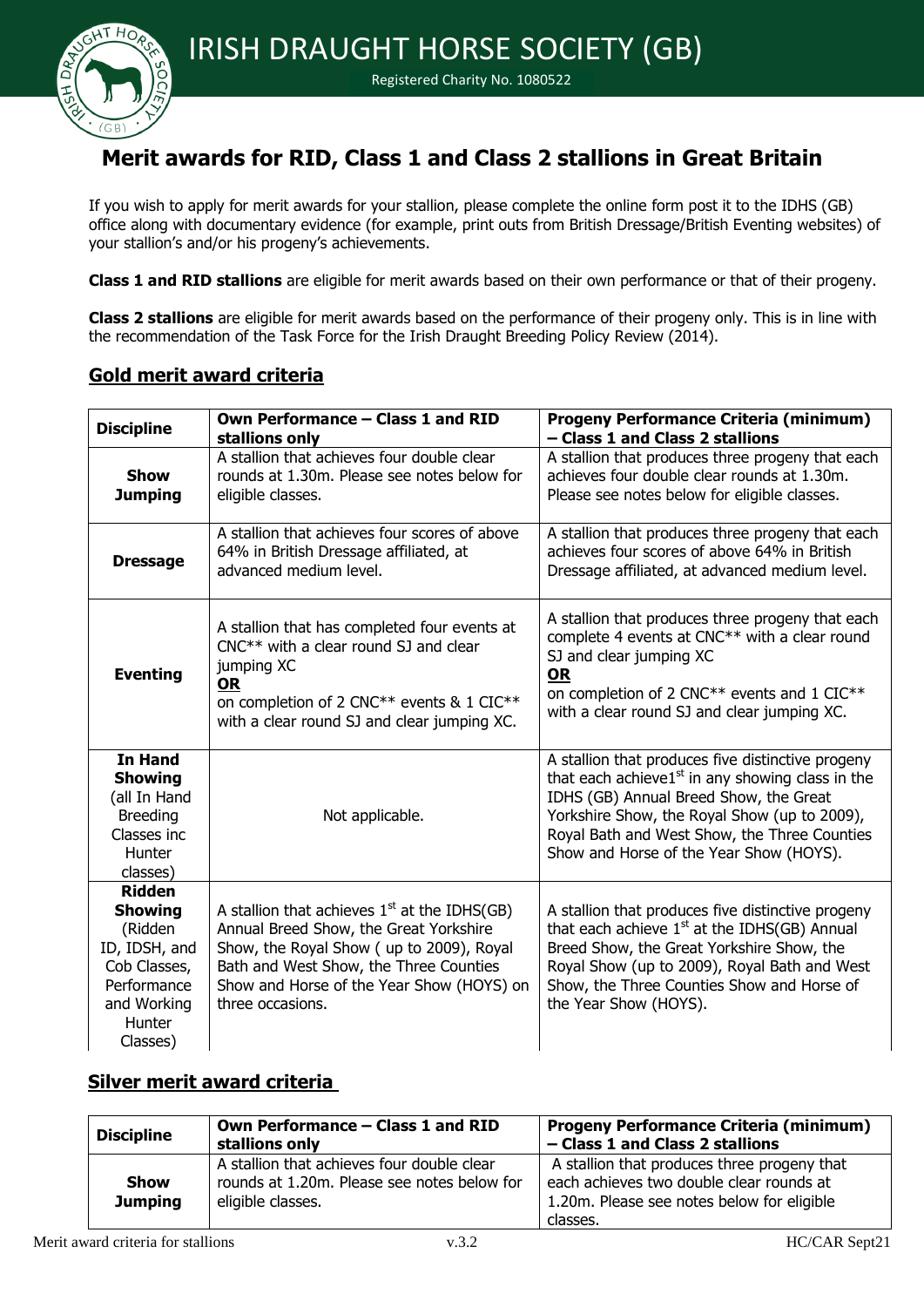| <b>Dressage</b>                                                                                                  | A stallion that achieves three scores of above<br>64% in British Dressage affiliated, at<br>elementary level.                                                                                                                                    | A stallion that produces three progeny that each<br>achieves 3 scores of above 64% in British<br>Dressage affiliated, at elementary level.                                                                                                                                         |
|------------------------------------------------------------------------------------------------------------------|--------------------------------------------------------------------------------------------------------------------------------------------------------------------------------------------------------------------------------------------------|------------------------------------------------------------------------------------------------------------------------------------------------------------------------------------------------------------------------------------------------------------------------------------|
| <b>Eventing</b>                                                                                                  | A stallion that has completed three events at<br>$CNC*$ with a clear round SJ and clear<br>jumping XC<br><b>OR</b><br>on completion of one CNC* and one<br>$CCI*/CIC*$ with a clear round SJ and clear<br>jumping XC.                            | A stallion that produces three progeny that each<br>have completed 2 events at CNC* with a clear<br>round SJ and clear jumping XC<br><u>OR</u><br>on completion of one CNC* and one CCI/CIC*<br>with a clear round SJ and clear jumping XC.                                        |
| <b>In Hand</b><br><b>Showing</b><br>(all In Hand<br><b>Breeding</b><br>Classes inc.<br>Hunter<br>classes)        | Not applicable.                                                                                                                                                                                                                                  | A stallion that produces three progeny that each<br>achieves $1st$ in any showing class at the IDHS<br>(GB Annual Breed Show, the Great Yorkshire<br>Show, the Royal Show (up to 2009), Royal Bath<br>and West Show, the Three Counties Show and<br>Horse of the Year Show (HOYS). |
| <b>Ridden</b><br><b>Showing</b><br>(Ridden<br>ID, IDSH, and<br>Cob Classes,<br>Performance<br>and WH<br>Classes) | A stallion that achieves Champion at the<br>IDHS(GB) Annual Breed Show, the Great<br>Yorkshire Show, the Royal Show (up to<br>2009), Royal Bath and West Show, the Three<br>Counties Show and Horse of the Year Show<br>(HOYS) on two occasions. | A stallion that achieves three progeny that each<br>achieves 1 <sup>st</sup> at the IDHS(GB) Annual Breed Show,<br>the Great Yorkshire Show, the Royal Show (up<br>to 2009), Royal Bath and West, the Three<br>Counties Show and Horse of the Year Show<br>(HOYS).                 |

## **Bronze merit award criteria**

| <b>Discipline</b>                                                                                                 | Own Performance - Class 1 and RID<br>stallions only                                                                                                                                                                                              | <b>Progeny Performance Criteria (minimum)</b><br>- Class 1 and Class 2 stallions                                                                                                                                                                                             |
|-------------------------------------------------------------------------------------------------------------------|--------------------------------------------------------------------------------------------------------------------------------------------------------------------------------------------------------------------------------------------------|------------------------------------------------------------------------------------------------------------------------------------------------------------------------------------------------------------------------------------------------------------------------------|
| <b>Show</b><br><b>Jumping</b>                                                                                     | A stallion that achieves two double clear<br>rounds at 1.0m. Please see notes below for<br>eligible classes, OR:<br>jumps 1m level under saddle as a four year<br>old or older at the stallion inspections and<br>achieves a score of above 70%. | A stallion that produces three progeny that each<br>achieves two double clear rounds at 1.0m. Please see<br>notes below for eligible classes.                                                                                                                                |
| <b>Dressage</b>                                                                                                   | A stallion that achieves two scores of above<br>64% in British Dressage affiliated, at<br>preliminary level.                                                                                                                                     | A stallion that produces three progeny that each<br>achieves two scores of above 64% in British<br>Dressage affiliated, at preliminary level.                                                                                                                                |
| <b>Eventing</b>                                                                                                   | A stallion that has completed two events at<br>Pre Novice level with a clear round SJ and<br>clear jumping XC.                                                                                                                                   | A stallion that produces two progeny that each<br>has completed two events at Pre Novice level<br>with a clear round SJ and clear jumping XC.                                                                                                                                |
| <b>In Hand</b><br><b>Showing</b><br>(all In Hand<br><b>Breeding</b><br>Classes inc<br>Hunter<br>classes)          | Not applicable.                                                                                                                                                                                                                                  | A stallion that produces two progeny that each<br>achieves $1st$ in any showing class in the IDHS<br>(GB) Annual Breed Show, the Great Yorkshire<br>Show, the Royal Show (up to 2009), Royal Bath<br>and West, the Three Counties Show and Horse<br>of the Year Show (HOYS). |
| <b>Ridden</b><br><b>Showing</b><br>(Ridden<br>ID, IDSH, and<br>Cob Classes,<br>Performance<br>and W H<br>Classes) | A stallion that achieves $1st$ at the IDHS(GB)<br>National Breed Show, the Great Yorkshire<br>Show, the Royal Show (up to 2009), Royal<br>Bath and West, the Three Counties Show and<br>Horse of the Year Show (HOYS).                           | A stallion that achieves two progeny that each<br>achieves 1 <sup>st</sup> at the IDHS(GB) National Breed<br>Show, the Great Yorkshire Show, Royal Bath and<br>West Show, the Royal Show (up to 2009),<br>HOYS & the Three Counties Show.                                    |